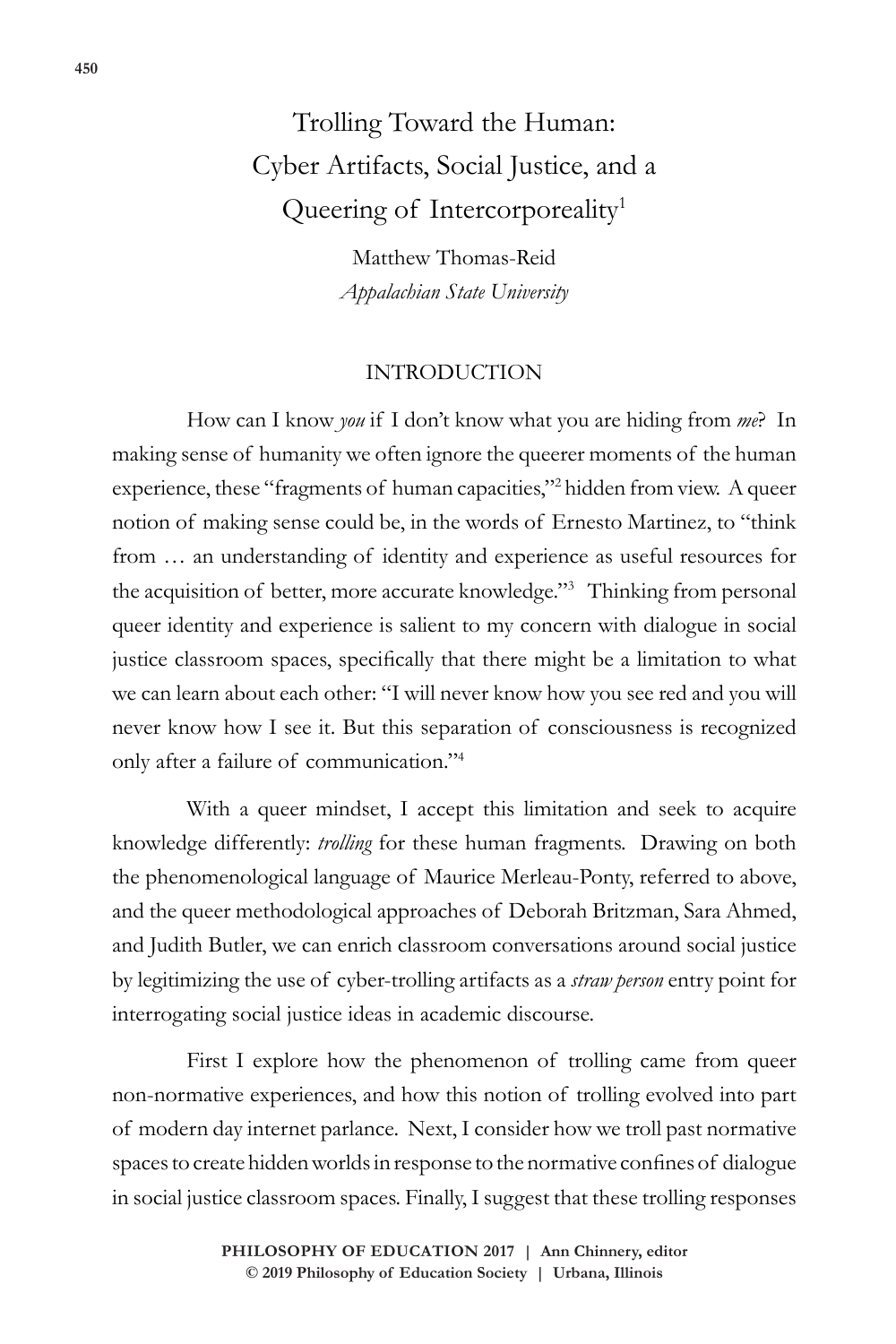to social justice topics might actually be used as "cyber artifacts," or texts to be critically interrogated within classrooms, enriching collective understanding of human responses to social justice dialogue.

#### A QUEER JOURNEY

Queer history is steeped in a tradition of both hiding fragments of human identity and developing techniques for trolling these fragments, thereby becoming a framework with which to uncover deeper human understanding. While a more detailed exploration of my usage of both "queer" and "troll" will unfold later in this article, it is useful to understand that the term "trolling" has deeply queer roots, and can be traced to the ostensibly dead gay language known as *British Polari*, meaning to "wander around looking for sex."5 As an artifact of gay history, trolling manifests itself beyond gay language codes into the gay hanky codes of the United States in the 20<sup>th</sup> century, and even into hookup applications used commonly today.

Imagine you are in a café, and there is a businessman in an expensive suit at another table. Perhaps you are able to read his performance in terms of race, class, gender, mannerisms etc. Then he pops up on your Grindr app with a profile that reads: *leather daddy ISO hookup*. Outside queer culture, this description seems baffling: to understand it you would have to know that Grindr is an application that allows users in close proximity to see their hidden queer desires. Further, you would need to know that *ISO* means "in search of," and that *leather daddy* means an older dominant man. Consider the implications of trolling for fragments of humanity in this queered illustration: we are limited in our understanding of another's meaning making because we keep fragments of our identity in other worlds, often in cyberspace, hidden from view. As Norm Friesen writes: "the life world that the computer presents has its own, manifold, experiential times and spaces,"<sup>6</sup> and "he himself is the one who structures his surroundings, after all."7

A queer perspective illustrates how virtual spaces harbor particular manifestations of identity that don't fit in normative discursive spaces. Join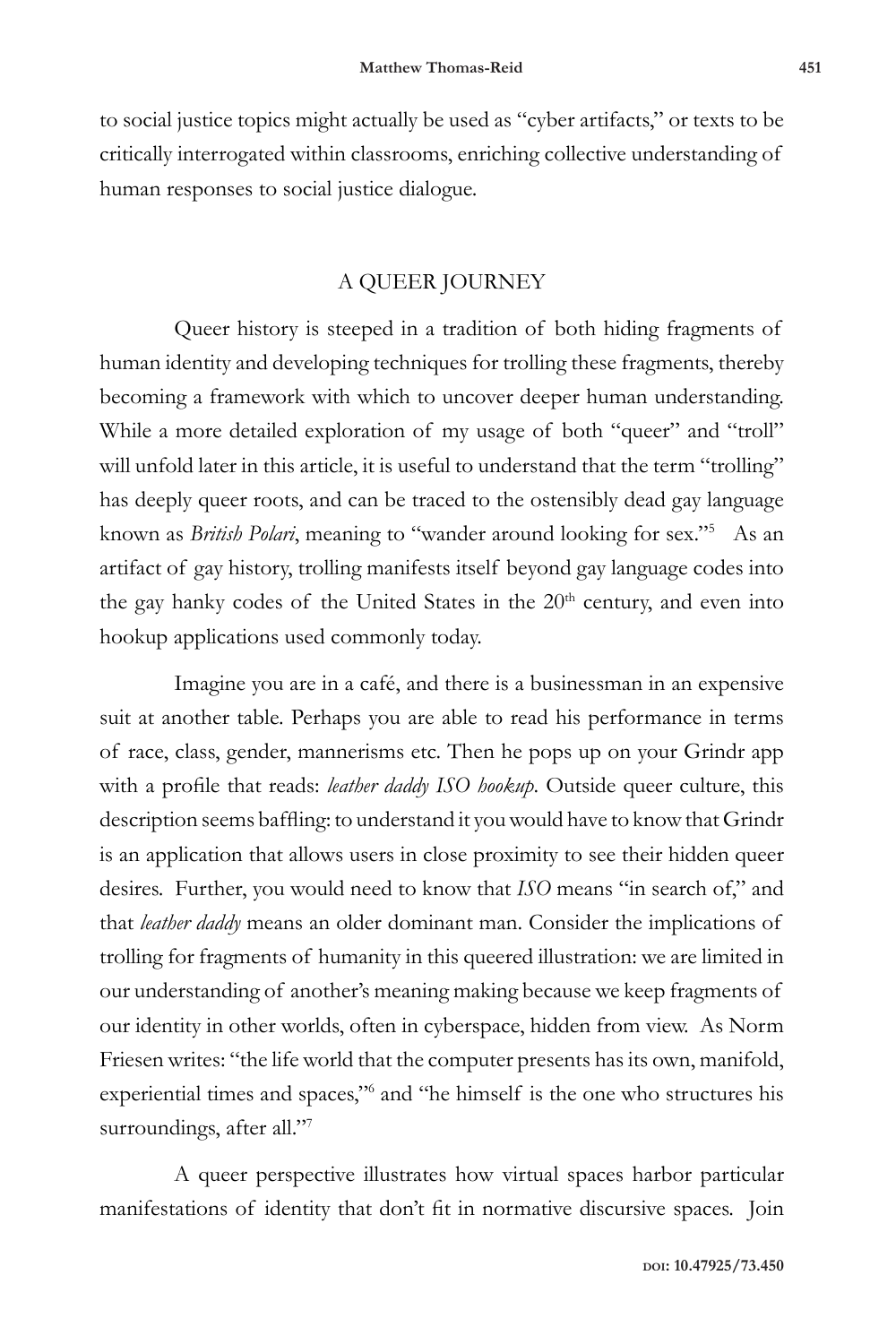me in *trolling* these hidden worlds in order to enrich our encounters with others in the public world, because if something of our identity and understanding is hidden in private spaces, it is worthwhile to examine evidences of these private spaces in order to enrich our public dialogue around social justice.

#### QUEERS, TROLLS, AND THE INTERCORPOREAL

I use trolling as a linguistic bridge to link the queer experience of trolling for sex with the contemporary usage of the word that refers to online users trolling discussion boards and chat rooms with offensive content that would likely not be used in civil face to face discourse.<sup>8</sup> Imagine a person alone in their self-structured surrounding where a screen allows them perceived freedom to express themselves without regard for conventions of normative, or indeed even civil, discourse. Lacking in this scenario is an *intercorporeal* connection with others; intercorporeality is defined by Marjorie O'Loughlin in *Embodiment and Education* as a "carnal bond between human subjects, indicating that embodied subjects are connected in their belonging to a common world."<sup>9</sup> Rather than suggesting a common bond is present in online spaces, I argue the lack of intercorporeality in the act of internet trolling is what makes these thoughts salient – they are the result of private thought devoid of an encounter with the corporeal *other*.

Maurice Merleau-Ponty suggests in *The Visible and the Invisible* that intercorporeality outlines two connected spheres, the sphere of physical living and the sphere of empathy.<sup>10</sup> Withdrawing from empathy toward others in order to express often malicious and normatively inappropriate comments mirrors the tradition of trolling for queer sexual encounters insofar as they are both, at least in perception, rejected by a normative society that does not want to deal with the fact of their existence. My approach of connecting these ideas is queer because Queer Theory often utilizes "techniques to make sense of and remark upon what it dismisses or cannot bear to know."11 When one reads a particularly inflammatory trolling comment online, a sort of queer moment occurs, "when the world no longer seems the right way up … [and] the effect is 'wonky'."12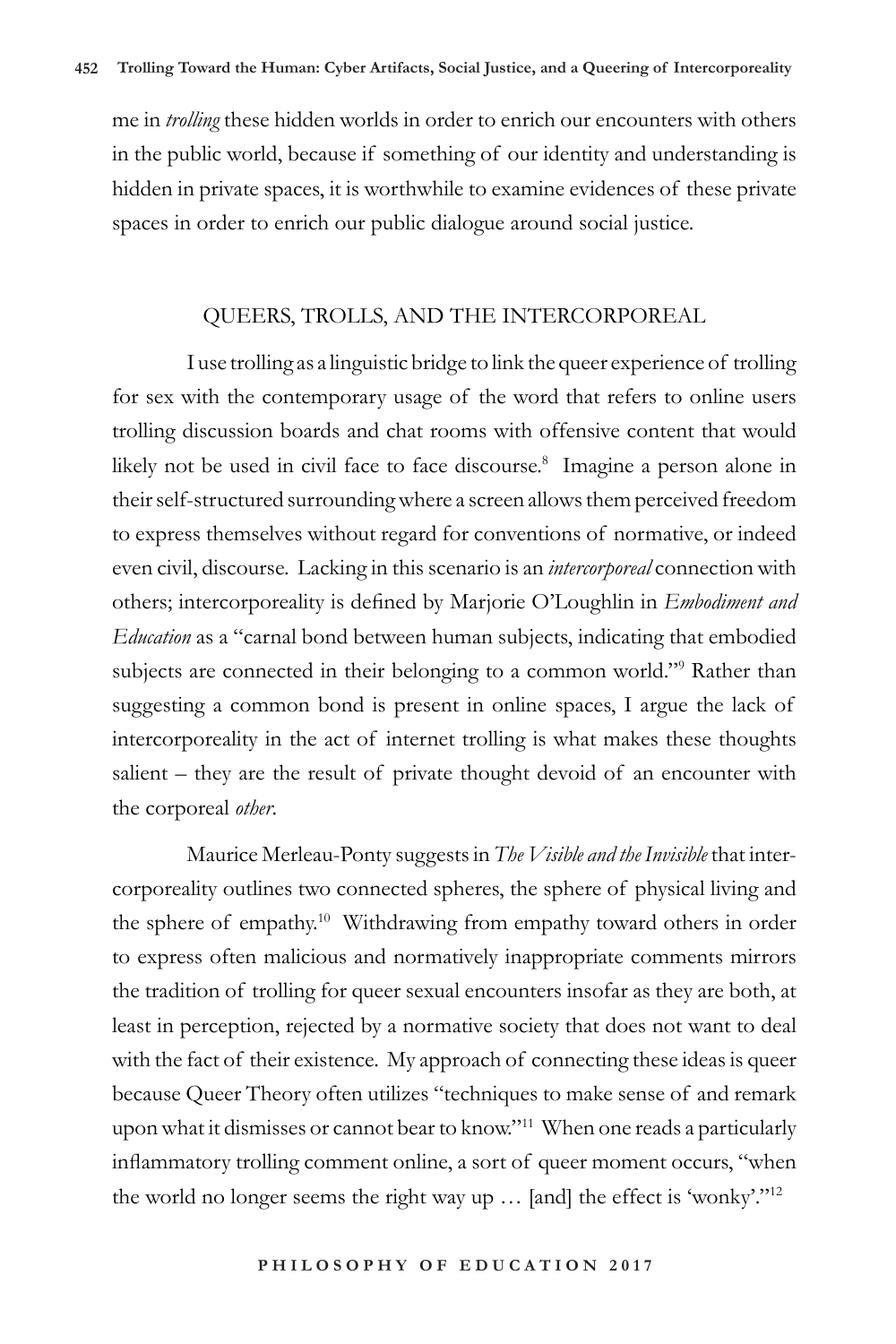Perhaps you have read a comment in a discussion forum and thought to yourself "who could possibly write such a thing, let alone actually believe it?" Indeed, in an online post about a "privilege board" installed on my university campus, a commenter suggested that: "The white male students need to start wearing masks and doing a little push back."<sup>13</sup> Rather than just dismissing such comments as disingenuous or sociopathic, refer back to the example of the businessman on Grindr and realize that both of these examples illustrate a very real piece of human identity that is not apparent in public spaces governed by normative rules of discourse.

With this juxtaposition of public and private identity in mind I posit a novel approach: this kind of discourse might provide a glimpse into the private self-structured surroundings that exist just below the surface of normative discourse. These online artifacts might serve as fragments of how some genuinely approach issues of social justice. There might be a realness $14$  in these fragments, and if so there might also be pedagogical application. Well-chosen comments, therefore, might be usable texts within class discussions of social justice themes and, further, these artifacts of online trolling might be used to troll classroom spaces to probe more deeply into what our students might really be thinking about critical perspectives on race, class, gender, and sexuality. Ultimately, pedagogical use of trolling comments might actually serve to create learning experiences that disrupt students' current understandings of social justice.

With this in mind, I argue that while acknowledging that intercorporeality allows for empathy, face to face dialogue can often be disingenuous. From an exploration of the interconnectedness of queering and trolling, I hope to glean from the carnage of online trolling that cyber artifacts can become queer incursions that provide powerful pedagogical interruptions in intercorporeal classroom spaces.

## OBVIOUS TROLL IS OBVIOUS: QUEER TROLLS TO CYBER TROLLS

In 1950s England, one might well stroll through a park and hear a man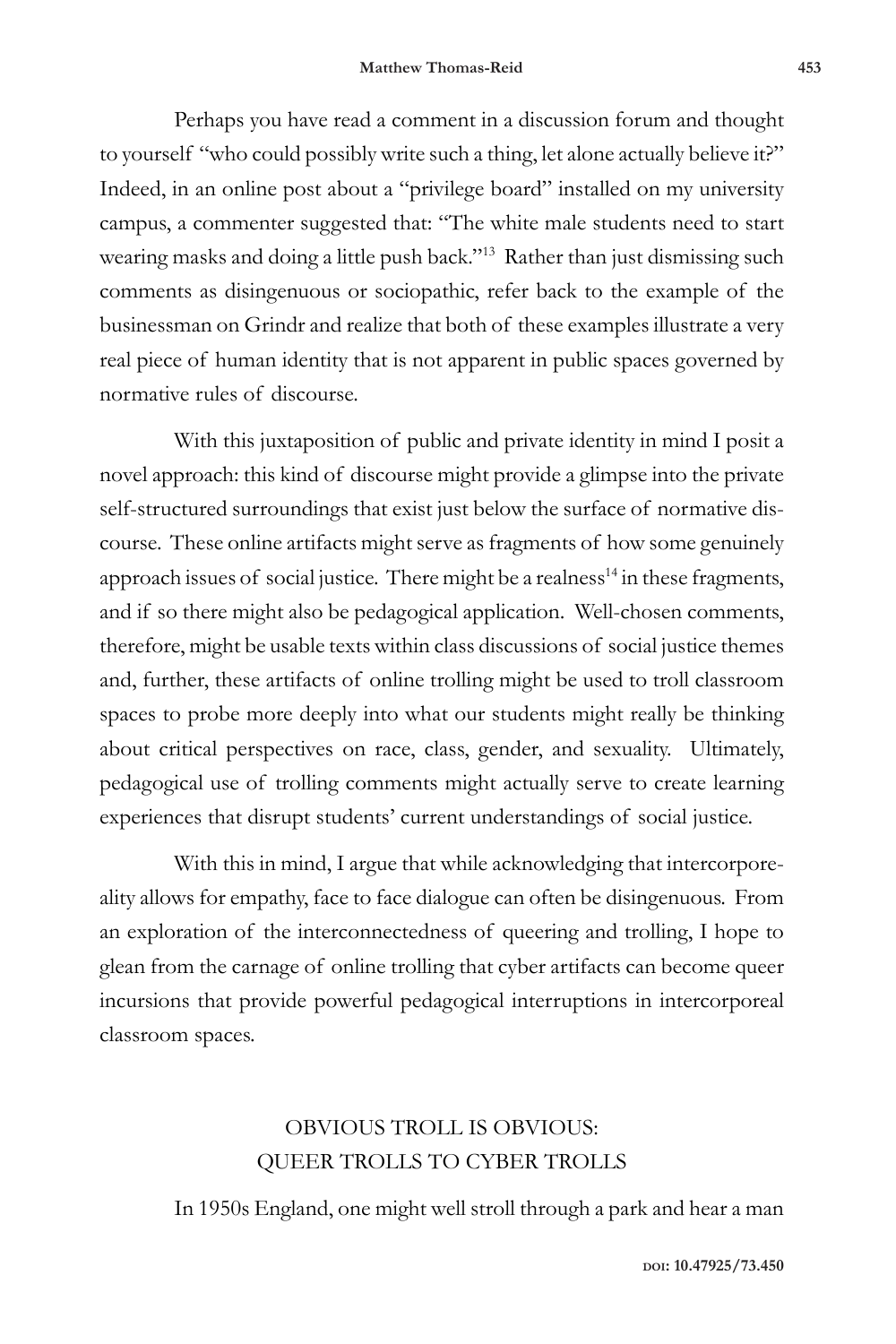say to another "the butch omme ajax who, if we fluttered our ogle riahs at him sweetly, might just troll over." The Polari-English translation is: "the butch man nearby who, if we fluttered our eyelashes at him sweetly, might just wander over."15 If nobody understands the exchange, the two men can continue to speak openly about their queerness without fear of recourse from authorities. Sara Ahmed suggests that private space for queer dialogue is needed because "the queer subject within straight culture hence deviates and is made socially present as a deviant."16 In this way, queer spaces develop under the radar of intercorporeality, because our physical actions and words can belie actual thoughts in public encounters.17

Two salient features emerge: first, we cannot know what another is thinking, and second, because we cannot know this, we use information from the body to fill in the narrative about the interaction.<sup>18</sup> Referring back to the Polari encounter above, we see a clear limitation: the gestures and words used are coded in precisely such a way as to obfuscate understanding. We would have to familiarize ourselves with the language of trolling in order to enrich our meaning making of the encounter. Trolling for sex in queer communities, then, often relied on false intercorporeal impressions to hide their intentions from a disapproving world. Referring back to the fictional example of the businessman and Grindr, in his dress and bearing he uses signifiers of heteronormativity to hide his actions, while trolling in a distinct world just under the surface of the normative world; it is as if a queer discursive space develops in the cracks of a constructed world that denies this voice, and the apparent shared corporeal reality is juxtaposed with a new shared reality of the psyche, manifesting itself in spaces of coded language, behaviors, and of course, online spaces. To develop meaning as an outside observer would require exploration in order to crack this code.

Re-contextualizing this concept in the normative space of contemporary discourse, in a society claiming to embrace norms of respectful dialogue, queer thoughts and actions might be framed differently. Imagine the person who has to deal with what they perceive as *politically correct* culture in the public sphere and thus retreats to the cyber world to express their thinking. Brack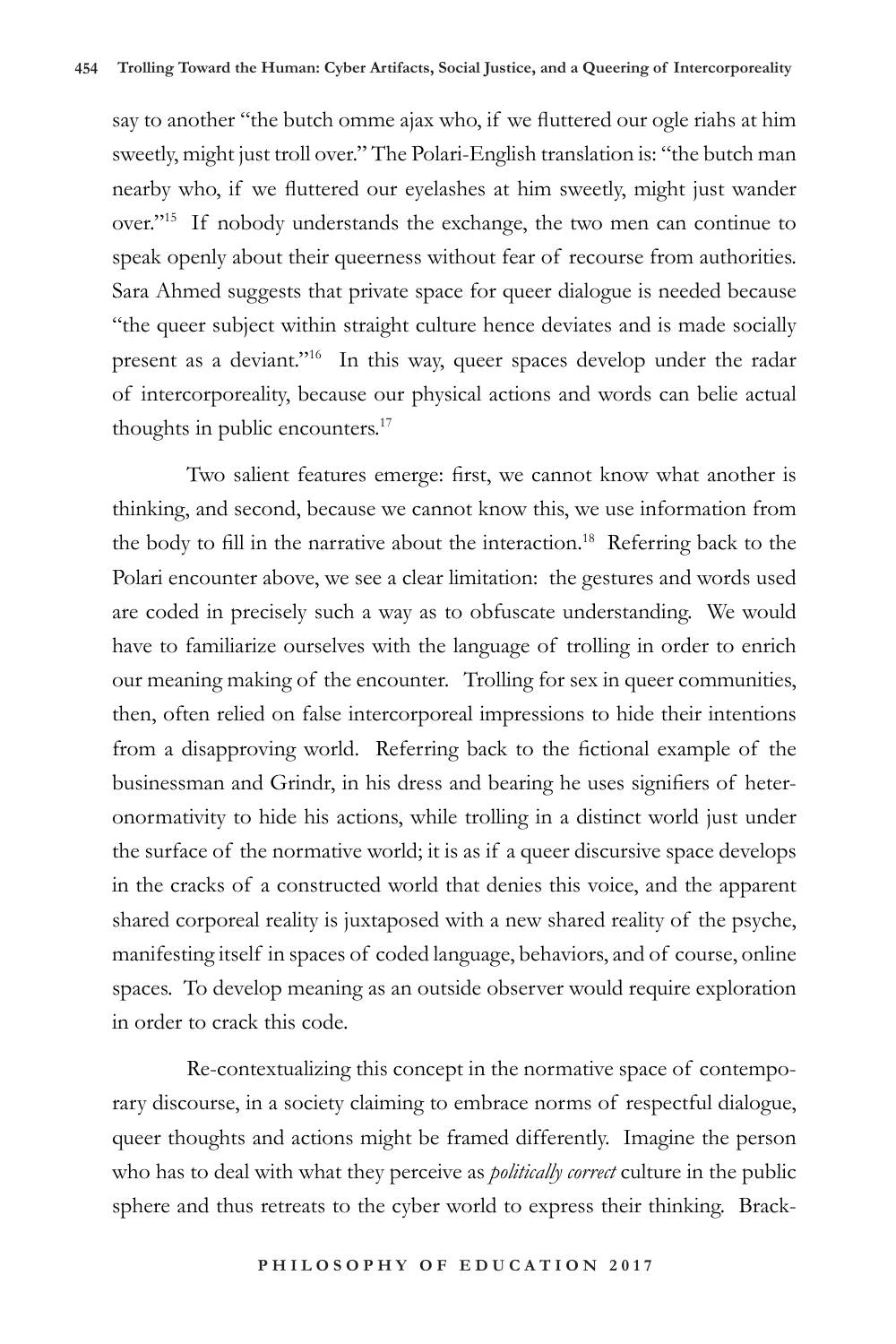eting out for a moment the overtones of *politically correct*, at play here is a new normativity that regulates public discourse to the point that individuals who dissent feel uncomfortable sharing their thoughts and feelings publically. This phenomenon leads to the development of discursive spaces that mirror that of the queer experience, but in this instance, the trolling is not for sex, but for the articulation of a dissenting opinion that is denied to them within normative public discourse. In this sense we can easily see how:

> online discussion forums provide a new arena for the enactment of power inequities such as those motivated by sexism, racism, and heterosexism. The relative anonymity of the Internet releases some of the inhibitions of a civil society, resulting in flaming, harassment, and hate speech online<sup>19</sup>

Now we can contextualize online spaces as queer or perhaps as producing queer incursions into straight spaces, in much the same way that historical queer trolling has done for decades. Though clearly the queer community is responding to oppressive heteronormativity and the online trolling community is responding to a *perceived* suppression of their privileged hate speech, the end result is the same – a retreat into online spaces to articulate their position. Precisely for this reason, both examples might be thought of as "queer." The double meaning of queer here might seem at first confusing, until queer is understood as both a noun or state of being in terms of identity, and as an adjective describing a phenomenon of making blurry that which was once clear. As Deborah Britzman points out: "Queer Theory does not depend on the identity of the theorist … rather … Queer Theory anticipates the precariousness of the signified: the limits within its conventions and rules, and the ways in which these various conventions and rules incite subversive performances, citations, and inconveniences."20 Returning to our cyberspace troll, we note that their performance in public [read normative] spaces might have a particular signification, but the signification might not provide a full picture of what the individual really thinks.

Returning to intercorporeality with these above examples in mind, a queer disconnect forms. Merleau-Ponty suggests that consciousness is observable through our comportment in the world, and it is in "the manner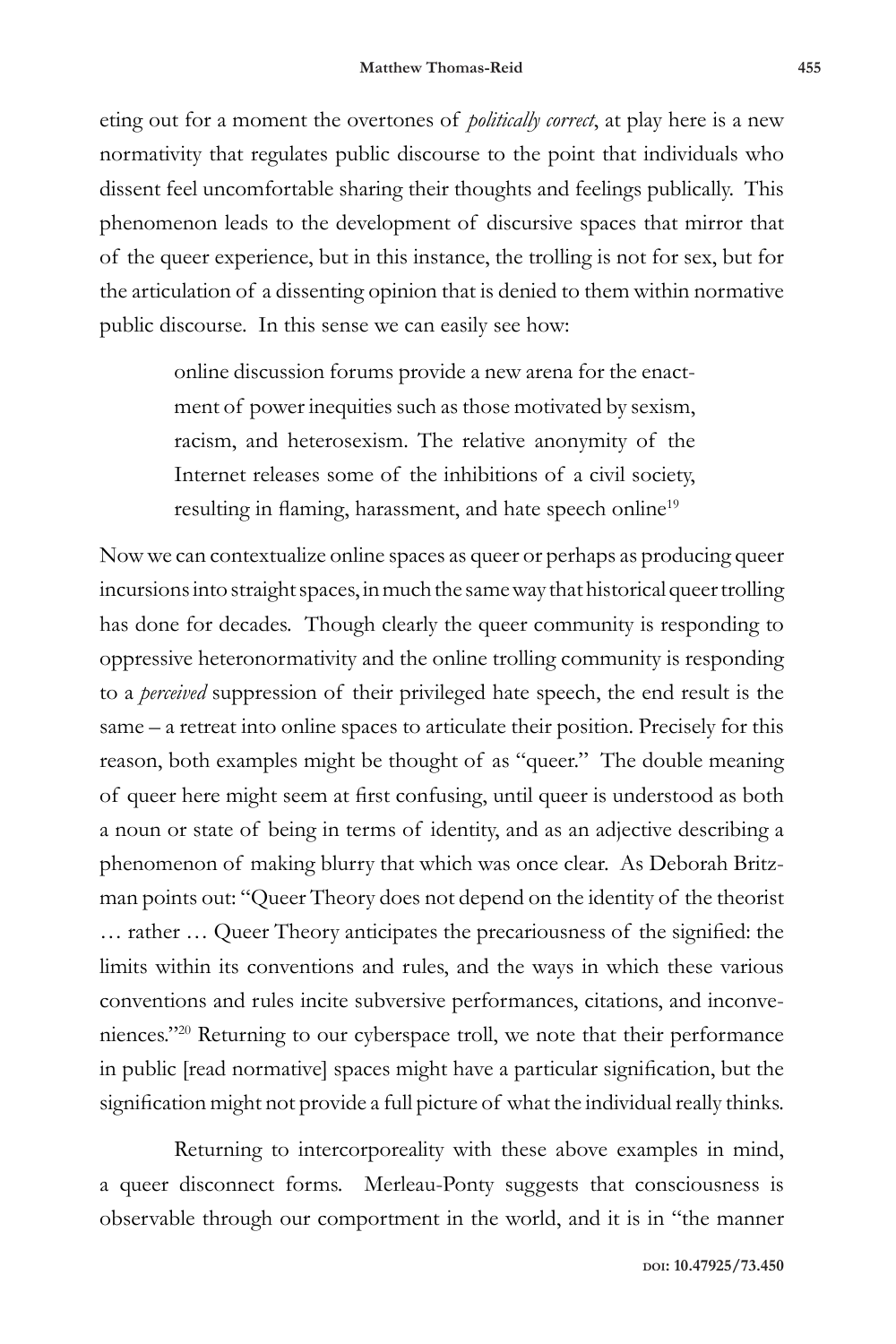in which the other deals with the world, that I will be able to discover [their] consciousness."21 Merleau-Ponty is suggesting that an intercorporeal encounter with the other is predicated on my ability to empathize with the body of the other; to see a smile and understand it because I smile when I am happy.<sup>22</sup> The potential fallacy here is that I can discover consciousness through conduct; if the history of gay trolling tells us anything, it is that aspects of consciousness are often obfuscated from view in normative spaces where these aspects are deemed inappropriate or unappreciated. So to posit, in the words of Susan Herring, "internet trolling as a manifestation of a much broader phenomenon whereby individuals take pleasure in disrupting the social order out of anger, perversity or contempt"<sup>23</sup> might not necessarily be true.

Internet trolling might then be a phenomenon of hiding aspects of consciousness because these aspects are not seen as acceptable in public spaces. Confronted with an intercorporeal encounter with the other, I might not give voice to what I am truly thinking, and this manifests itself in the only outlet that I have available for my aggression: online spaces. Herring goes on to suggest an important idea that will drive my further inquiry: "It would be interesting to compare online disruption with disruptive behavior in face-to-face groups in playgrounds, classes, meetings, support groups, and social events."24 Now, rather than a correlation, there is in fact a disconnect between online activity and face to face encounters in public spaces, or in Merleau-Ponty's language, a disconnect between the "perceptual fields that can be given in his experience ... and his relations with his human and social surroundings."<sup>25</sup> Applying this disconnect to pedagogy, I now turn to specific examples of trolling on my own university campus to more clearly illustrate the disconnect between personal perception and social relationships.

#### TROLL IN CAMPUS: THE POLITICAL BECOMES PERSONAL

 Conversations about power and privilege have become common at my and many other institutions of higher education across the country in recent years. While occasionally in my classes I encounter what Merleau-Ponty calls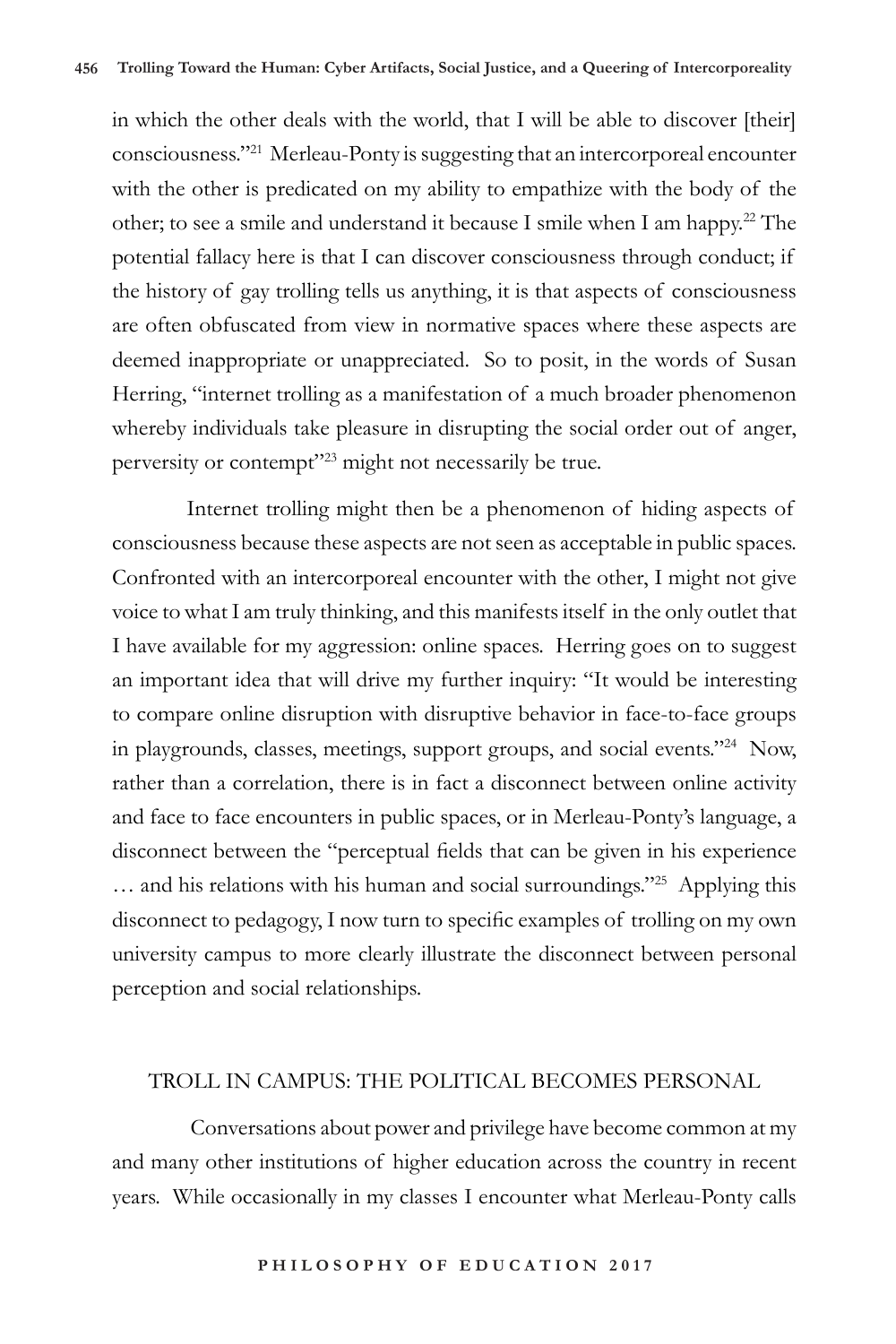"psychological rigidity," or the inability to see beyond a clearly delineated sense of black and white truth,<sup>26</sup> generally there is a sense of mutual respect or at least civility. The reason for general civility in face to face interactions might connect to intercorporeality, or transferring the intimate experience of one's own body to that of an "other."27 I can see a flushed face, hear shaking in a voice, and generally sense angry muscles tensing in someone that I am talking to. In this sensory experience I connect these significations to my own body, and therefore develop a sense of empathy; if not empathy to ideas, then at least empathy to individuals manifesting in surface politeness.

And yet, when attending to cyberspace there are at least some students (maybe even my own, though it is precisely my lack of knowing that becomes problematic) who have rather angry and dissenting opinions that they are willing to articulate in very aggressive ways. The conservative website www.campusreform.com points out significant social media reaction to a *privilege board* that was posted on my university campus, citing comments from students such as, "If you can express your political opinions without being called racist, sexist, bigot, etc. you have liberal privilege."28 Further, the comments under the article teemed with angry posts, some claiming to be authored by university students, and some not. One comment declares, "white Christian males … founded and made this country great," while another commenter suggests that it is their "privilege to work 40 hours a week to pay for [the university's] girly men."<sup>29</sup>

Why does the vitriol of anonymous internet trolls matter? Queer phenomenologist Sara Ahmed provides language to put these comments into context by suggesting that we consider our orientation to phenomena.<sup>30</sup> In an academic context, if I want to consider how students are engaging with issues of social justice, I will likely draw on a rather narrow set of evidences, including classroom dialogue and student assessment and reflection. Because of the limitations of these evidences, I really cannot know if these very students are retreating into the cyber world and articulating very different points of view. Reorienting our thinking, imagine taking seriously online comments as "moments of disorientation, which involve not only "the intellectual experience of disorder, but the vital experience of giddiness and nausea, which is the awareness of our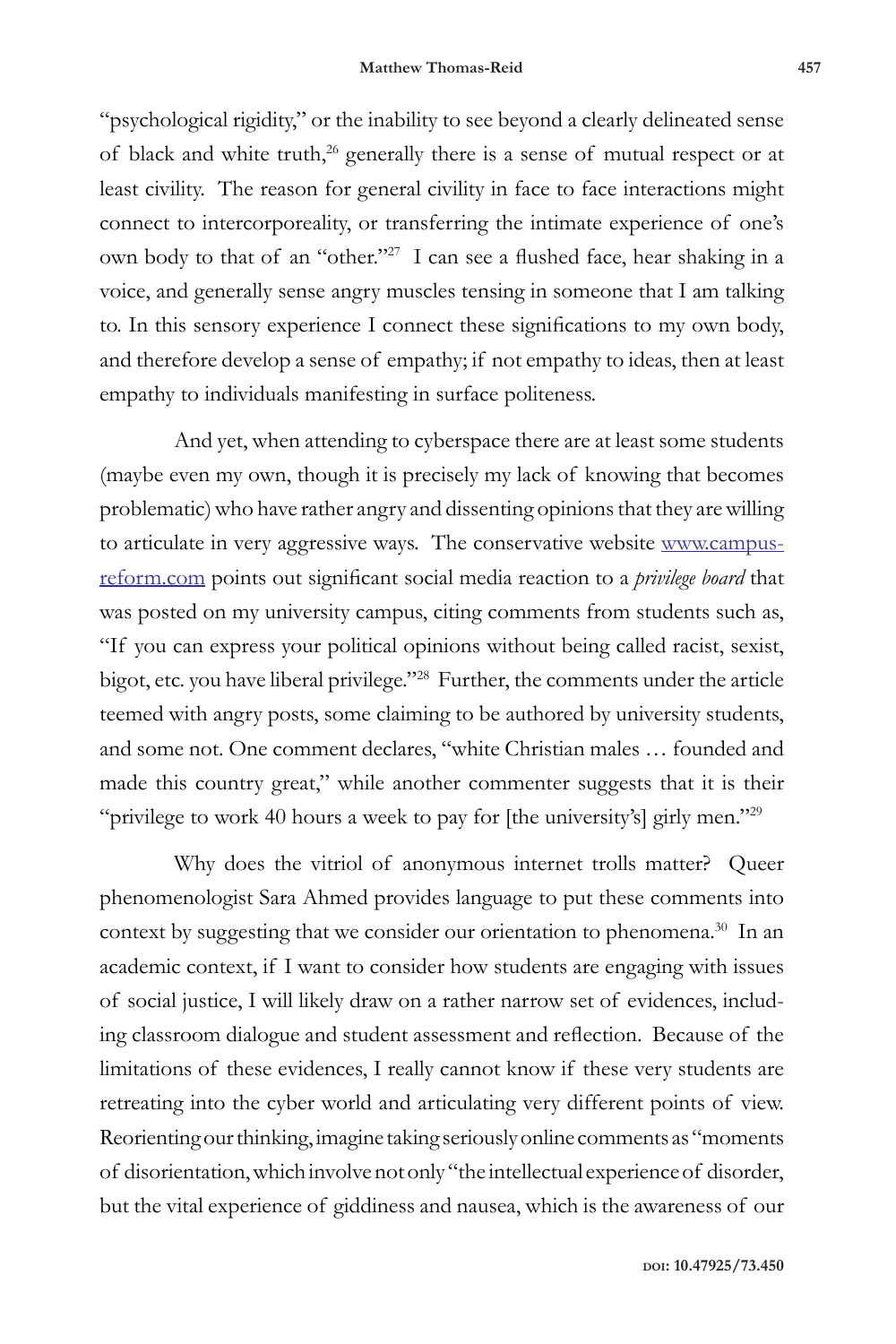own contingency and the horror with which it fills us."31

Perhaps we are so quick to dismiss online trolling because it does horrify, and with good reason. With comments calling universities a "four year rape apology seminar" and professors "lesbianic femenists" (sic), it is easy to first react with anger and then almost instant dismissal, and yet what happens when the trolling hits closer to home, and transitions from cyberspace space to physical space?<sup>32</sup> Shortly after the privilege board scenario, a group of students literally trolled the streets, using chalk to post messages over the walls and walkways of the campus with slogans such as, "white privilege is a lie."<sup>33</sup> When a group of students reacted against the "chalkings," wiping them away, people once again took to social media to troll the situation with comments including, "I'm actually concerned with how butthurt (sic) these students are getting."34

In civil public discourse we don't refer to people being genuinely offended as *butthurt*, but this speaks to the sense that online spaces provide the opportunity to say cruel things without having to see the faces of the targets of the cruelty. When uttering a cruel remark to the face of another person I can see signifiers such as flushed faces, teary eyes, physical recoiling, and aggressive posturing begin to arise. These signifiers become together a totality of expressions presented to me, and as I decode them "I witness, I project, so to speak, what I myself feel of my own body … I transfer to the other the intimate experience I have of my own body."35 While certainly not everyone will decode and project in the same ways, these projections of bodily understanding can prevent us from saying the hurtful things that we might feel in face to face public encounters, and instead retreat to the anonymity of the internet perhaps not so that the "other" doesn't see them, but so that they don't have to see the "other."

## TROLL AS THE STRAW PERSON: IMPLICATIONS FOR CLASSROOM SPACES

 Re-contextualizing, consider the normative space that exists in a university classroom. There are norms of civil discourse and, particularly when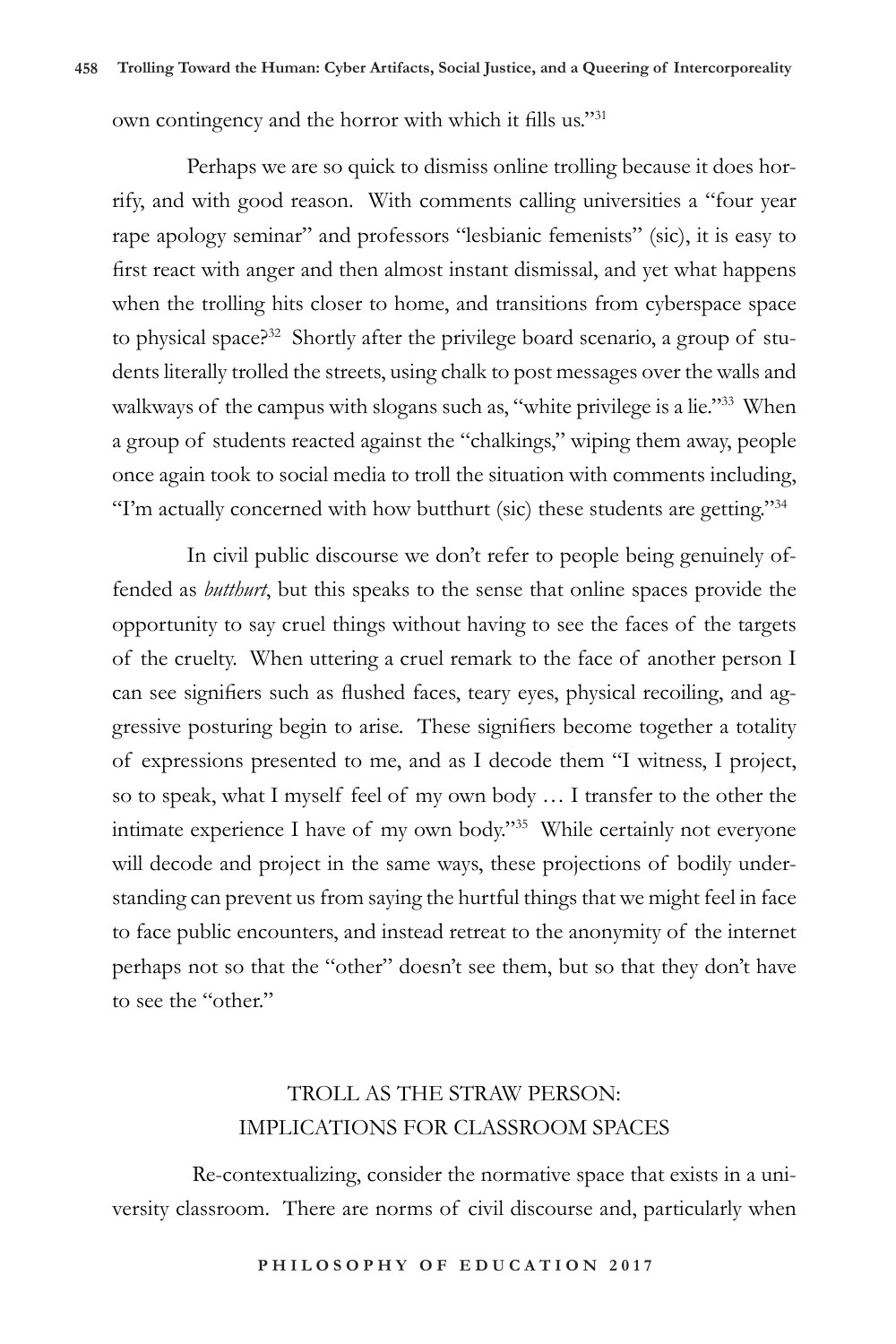faced with critical conversations of social justice centering on race, class, gender, and sexuality, "artful facilitation is imperative in order to effectively manage the content, conflict, and emotions that invariably arise in any meaningful classroom engagements."<sup>36</sup> This facilitation of dialogue allows for interruptions and encounters with difference, but as noted, there might be a limitation to what we can genuinely learn about each other in face to face discourse. Cyber-trolling artifacts might serve to provide an important secondary facet to the understanding of a person's consciousness: the part kept hidden in normative spaces. If, as some of the trolling comments are to be believed, students might feel "intimidated by liberal professors,"37 the cyber world might provide examples of how some students respond to divisive issues of social justice without students having to disclose in discussion. Given the intercorporeal space of the physical classroom, imagine being able to critically interrogate a controversial or dissenting opinion without a student having to risk a sense of safety by voicing this opinion. Further, consider the opportunity for self-reflection and interrupted thinking without the student fearing judgement.<sup>38</sup>

Why might there be a radical disconnect between what a student says in class versus their articulation of thought in cyber spaces? Through the lens of intercorporeality it becomes clear that we are bound by space and place in terms of both meaning making and expression of thought: "the specificities of place and all environments have body-subjects who are at different times, in differing cultures, related to them."39 As the body subject relates to space and place differently as these variables move, we might begin to think of the constitution of consciousness variable based on space and place, or that in fact we ARE different people in front of a screen than face to face: "the body is not a 'being,' but a variable boundary, a surface whose permeability is politically regulated."40 Further, Butler notes, "there is no 'I' who stands behind discourse and executes its volition or will through discourse,"41 meaning in this context that in a social justice classroom conversation, the intercorporeal moment might constitute a consciousness different from that of the same person sitting in front of a screen with only their thoughts and the surroundings of their room to constitute their consciousness.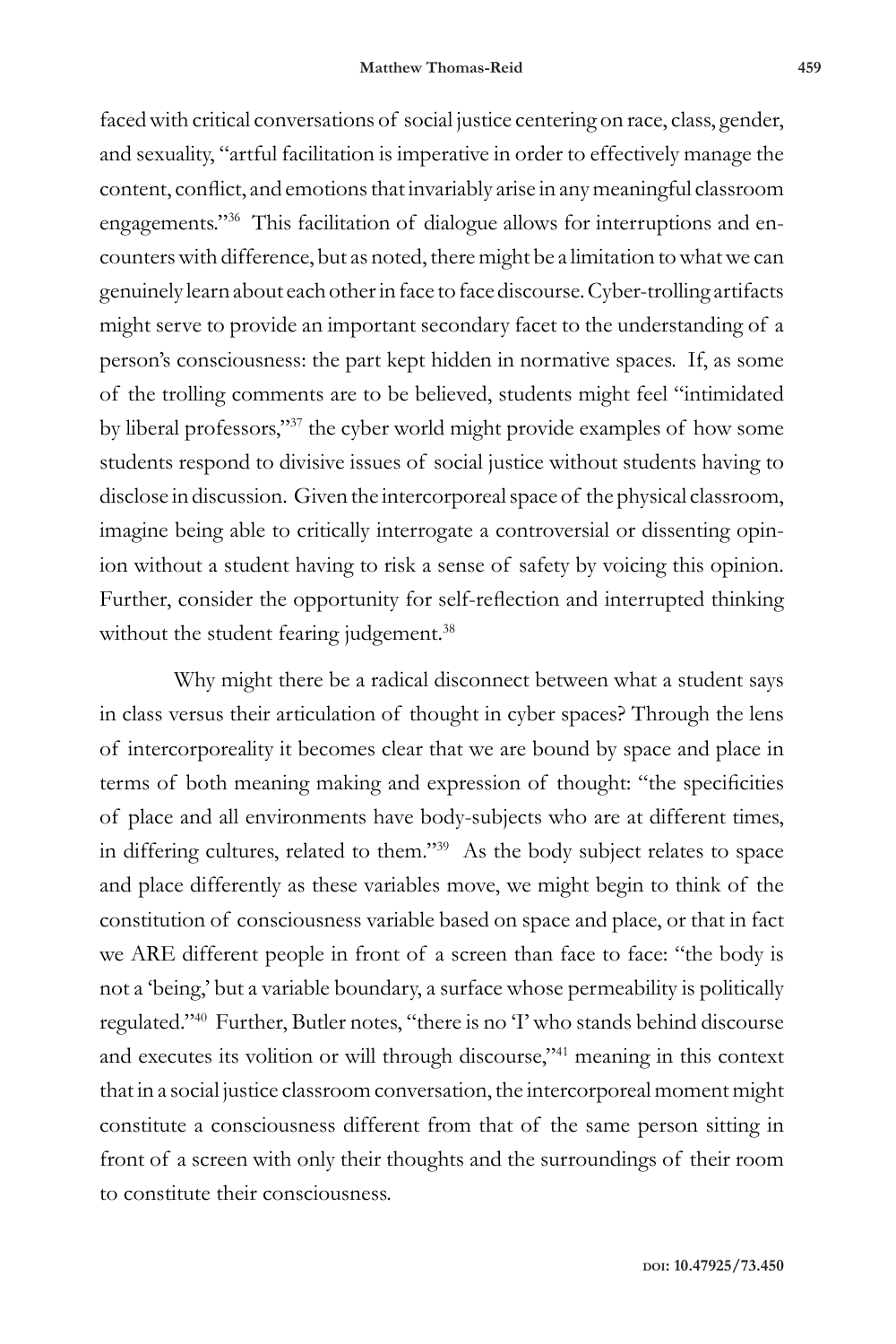Might there be value to interacting with the kinds of ideas that students would not utter in class? At this point it should be made clear that I am not suggesting a professor stalk the Facebook feeds of their students, quite the contrary. An anonymous representation of tacit student thinking can be presented through simply setting up trolling comments as a "straw person" for continued interrogation, and in Norm Friesen's words, "when compared to their counterparts in the 'real' world, virtual artifacts manifest a pliability, brilliance, discontinuity, and disposability that can have educational value."<sup>42</sup> It is this disposability that makes a trolling comment useful: students are not required to interrogate personalized values, rather ideas that some might have encountered. Rich understanding might be attained by challenging the hateful online trolling as text to be critically considered, extending "beyond its physical limitations through its engagement with other figurative bodies, such as the 'body' of the text ... an 'enlarged view of all human being'."<sup>43</sup> Here we might think about the background of online spaces, or what students think when they aren't paying attention to the public or foreground: inhabiting the familiar makes things into backgrounds for action … the background is a "dimly apprehended depth or fringe of indeterminate reality."44

I wanted to arrive at empathy here at the end, I truly did. In fact, I ended my first draft by exclaiming optimistically that the phenomenon of intercorporeality creates spaces of empathy, and that the social justice pedagogue might embrace queer cyber artifacts, not as pieces of truth, but rather as authentic fragments of humanity to be used to move toward greater empathy. Things have changed since I wrote that first ending. There is a sea change in victim politics in this country and that leaves social justice discourse in a queerer state than it has been in recent years, a state that I cannot gloss over with a happy ending – the stakes are just too high.

The normative in this country has embraced what Lauren Berlant might refer to as a *cruel optimism*. 45 In this cruel optimism, those with power have repositioned themselves as the powerless, and have, however erroneously, taken on the mantle of the oppressed. With this in mind, those with historical privilege have developed a strange kinship with the historically marginalized Queer; they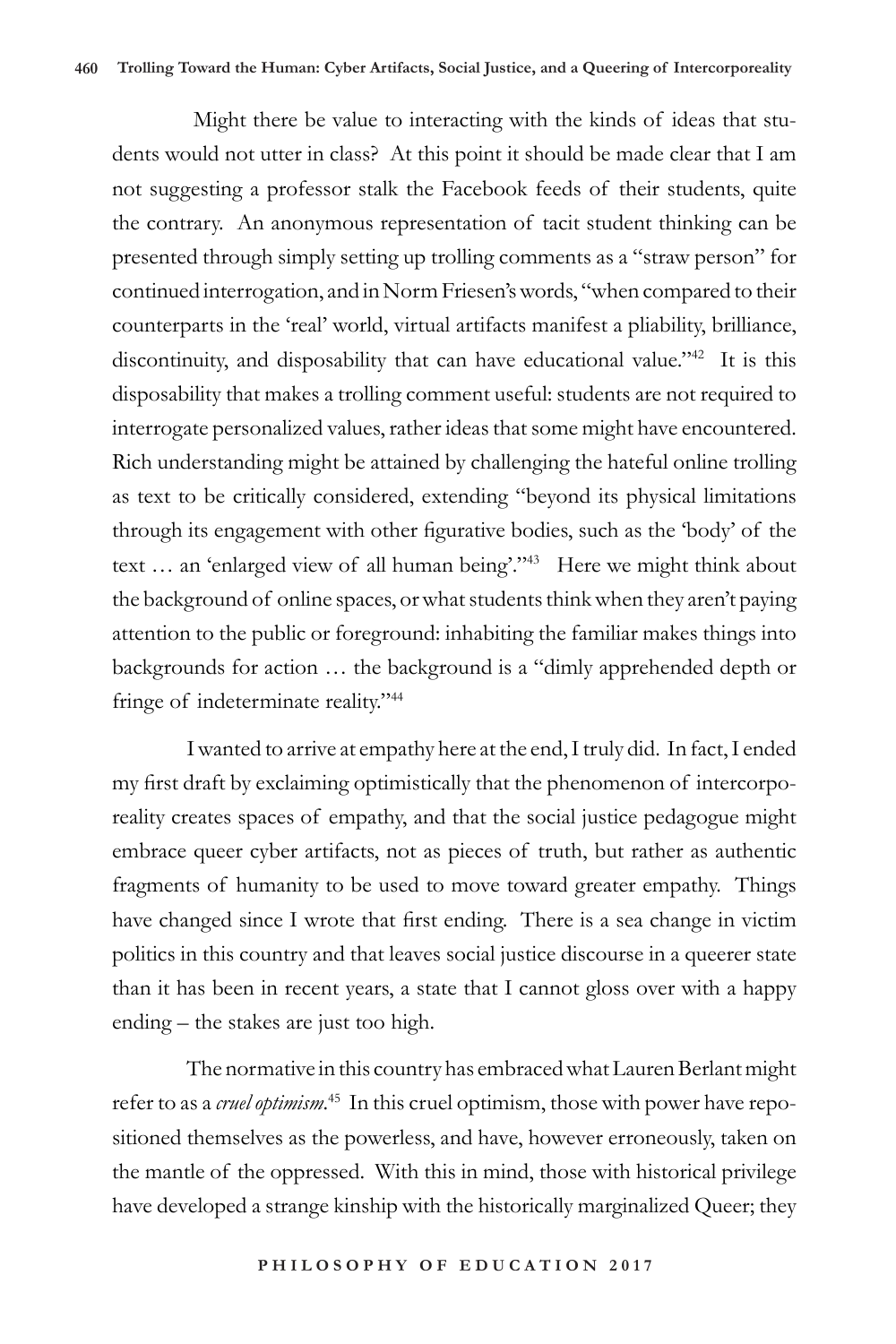have embraced the identity of Troll as a false sense of voice, a simpatico that allows them to project themselves into cyberspace with a sense of liberation, a cruel optimism that they are fighting against forces of oppression.

This "condition of projected possibility" in fact "creates a fake moment of intersubjectivity."46 In Berlant's words, those historically with power have developed a "rhetorical animation that permits subjects to suspend themselves in the optimism of a potential occupation of the same psychic space of others."<sup>47</sup> With this in mind, the project seems different to me, and the project seems now to require the pedagogue to perhaps use trolling artifacts to displace this cruel optimism, to reclaim Queer for the marginal, for the wonky, for the skewed, for the misfits … in short, those who claim to be opposed to the Queer ought to be confronted with the cyber evidences of their own attempt at queering.

1 Portions of this Yearbook article have been published as: Matthew Thomas-Reid, "Queering text: Literacies surrounding cyber trolling," in *Negotiating Place and Space through Digital Literacies: Research and Practice*, eds., Damiana Pyles and Ryan Rish (Charlotte, NC: Information Age Publishing, 2019)*.*

2 Bernard Williams, *Making Sense of Humanity: And Other Philosophical Papers 1982-1993* (New York, NY: Cambridge University Press, 1995), 84.

3 Ernesto Martínez, *On Making Sense: Queer Race Narratives of Intelligibility* (Stanford, CA: Stanford University Press, 2012), 6.

4 Maurice Merleau-Ponty, *The Primacy of Perception and Other Essays on Phenomenological Psychology, the Philosophy of Art, History and Politics*, ed., James M. Edie (Evanston, IL: Northwestern University Press, 1964), 17.

5 Dawn Atkins, "Skinny, 'White' Chicks and Hung, Buff Boys: Queer Sex Spaces and Their Disconnects," in *Looking Queer: Body Image and Identity in Lesbian, Bisexual, Gay, and Transgender Communities*, ed., Dawn Atkins (Binghamton, NY: Haworth Press Inc., 1998), 446

6 Norm Friesen, *The Place of the Classroom and the Space of the Screen: Relational Pedagogy and Internet Technology* (New York, NY: Peter Lang, 2008), 111.

7 Merleau-Ponty, *The Primacy of Perception*, 108.

8 Susan Herring, Kirk Job-Sluder, Rebecca Scheckler, and Sasha Barab,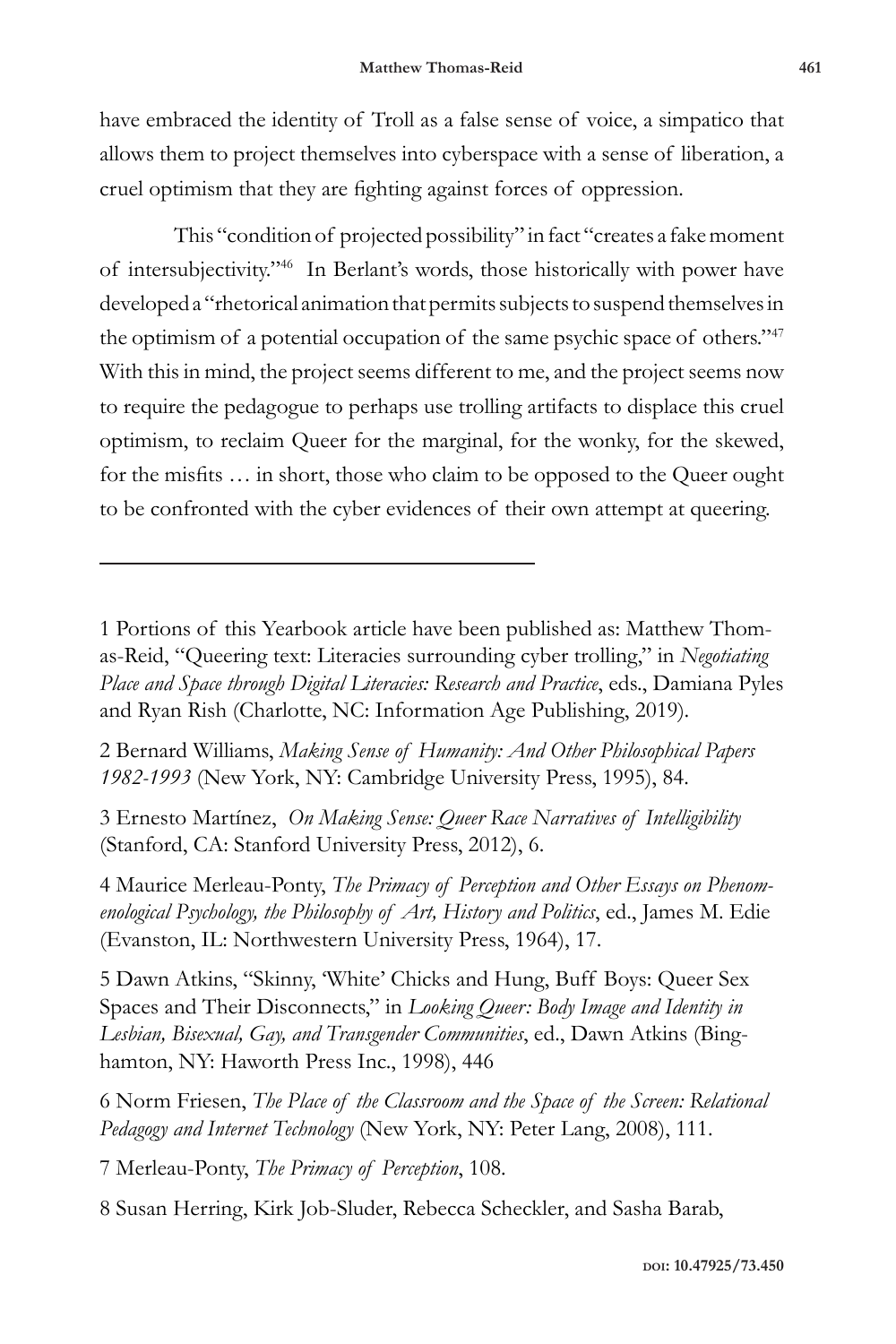"Searching for Safety Online: Managing 'Trolling' in a Feminist Forum," *The Information Society* 18 (2002): 371-384, 372.

9 Marjorie O'Loughlin, Embodiment and Education: Exploring Creatural Existence (Dordrecht: Springer, 2006) cited in Friesen, *The Place of the Classroom*, 94.

10 Maurice Merleau-Ponty, *The Visible and the Invisible* (Evanston, IL: Northwestern University Press, 1969), cited in Friesen, *The Place of the Classroom*, 94.

11 Deborah Britzman, "Is there a Queer Pedagogy? Or, Stop Reading Straight," *Educational Theory* 45, no. 2 (1995): 151-165, 154.

12 Sara Ahmed, "Orientations: 'Toward a Queer Phenomenology'," *GLQ: A Journal of Lesbian and Gay Studies* 12, no. 4 (2006): 543-574, 561-562.

13 Sydney Hutchison, "'Privilege board' gets prominent placement at App State," *Campus Reform*, last modified August 18, 2016, https://www.campusreform.org/?ID=8022. Citation taken from "Comments."

14 Marc Lamont Hill, *Beats, Rhymes, and Classroom Life: Hip-Hop Pedagogy and the Politics of Identity* (New York, NY: Teacher College Press, 2009).

15 John McCullagh, "Polari, A Secret Gay Language Born of Homophobia," *PositiveLite*, last modified October 12, 2011, http://www.positivelite.com/ component/zoo/item/polari-a-secret-gay-language-born-of-homophobia.

16 Ahmed, "Orientations," 554.

17 Merleau-Ponty, *The Primacy of Perception*, 114.

18 Ibid., 114.

19 Herring et al., "Searching for Safety Online," 371.

20 Britzman, "Is there a Queer Pedagogy?," 153.

21 Merleau-Ponty, *The Primacy of Perception*, 117.

22 Ibid., 117.

23 Herring et al., "Searching for Safety Online," 382.

24 Ibid., 371.

25 Merleau-Ponty, *The Primacy of Perception*, 108.

26 Ibid., 101.

27 Ibid., 115.

28 Hutchison, "'Privilege board'."